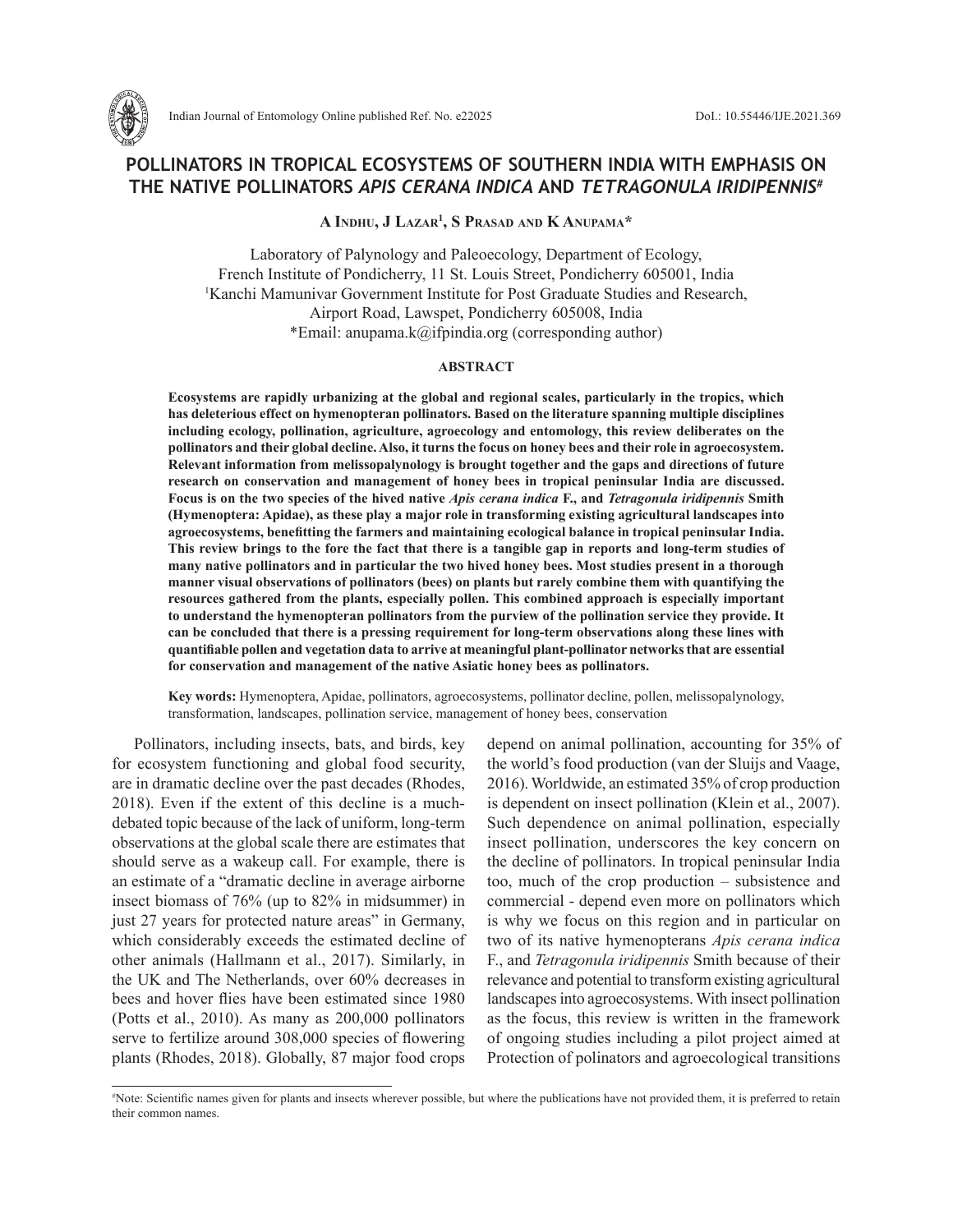#### in the Pondicherry region (POLLIN).

The importance of cross pollination, and specifically by insects, has been stressed since long. Charles Darwin found that the products of cross pollination resulted in more numerous, larger, heavier, more vigorous and fertile offspring, even in species that normally self-pollinate, attributing this result to 'hybrid vigour' (Darwin, 1876). Pollinators recognize flowers mostly by olfaction, followed by vision even if nocturnal pollination in several angiosperm families is well established. In turn, plants sometimes offer attractive, but non-rewarding structures to attract pollinators (Borges et al, 2003, 2016) - a fascinating subject beyond the purview of this paper. "Regardless of the type of pollinator, they become dusted with pollen when actively feeding on the nectar and/or pollen of a flower. Pollinators that do not actively feed on nectar, pollen, or plant exudates also become 'dusted' with pollen by walking around or in the flowers in search of food, mates, prey, shelter, etc. Thus, pollen is a natural marker on and or in any pollinator" says Jones (2014) in a stand-alone manuscript that provides a "detailed, step by step acetolysis technique" to recover that natural marker from any pollinator.

A great decline in pollinating entomofauna is reported worldwide, especially since the advent of industrial agriculture (van der Sluijs and Vaage, 2016). Globally, pollinator limitation has emerged as a potential risk to crop production and socioeconomic stability too (Basu et al., 2011). Ollerton (2015) summarizes the evidence base for this decline, categorized taxonomically and geographically. Wild bees, honey bees, hoverflies, moths and butterflies, wasps, birds and mammals in Europe, North America, Tibet, China, Japan, South and Central America are included in this summary. There are some syntheses for Australia too (Klein et al., 2007). Although there has been a marked increase and interest in the scientific community on this topic in recent years, this has not yet caught popular media attention to the extent that (anthropogenic) climate change has. There is very little synthesis carried out in India (Pannure, 2016). Threats to pollinators and drivers of pollinator decline have been largely highlighted in recent years worldwide. A frequent emphasis has been on highlighting the threat, specifically, to native pollinating Hymenoptera in the areas where *Apis mellifera* L. has been introduced on an industrial scale (Anonymous, Status of pollinators in North America 2007; Allen-Wardell et al., 1998; Biesmeijer et al., 2006; Klein et al., 2007; Potts et al., 2010; Nicholls and Altieri, 2013). From an ecological point of view, Rhodes (2018), in a comprehensive review shows that it is most probable that the decline of pollinating Hymenoptera will be an unavoidable ecological calamity that cannot be ignored. The review underlines the need for more empirical longer-term studies and data that are both more 'geographically encompassing and species-inclusive'.

Many drivers, such as population crisis, urbanization and industrialization, deforestation, habitat degradation, poor agricultural practices like mono cropping, applying more pesticides, excessive chemicals and manuring could be the causes of global pollinator decline (Fitch et al., 2019). A recent assessment of pollinator decline for six regions and a global median underlines eight major drivers with land cover and configuration topping the list (Dicks et al., 2021). This paper also highlights as knowledge gap research in Africa, linking human wellbeing and pollinator decline. This could be the case for the Indian subcontinent as well. As several drivers of pollinator decline identified in this paper are likely linked with climate change, this review recommends that a focus on how to mitigate and adapt to it should be central to pollinator research and conservation strategies. These conclusions agree with those of Rhodes (2018), referred earlier. In an earlier paper Solomon Raju et al. (2003) had highlighted another of these eight drivers – the extensive use of genetically modified transgenic crops and other applications like chemicals in agriculture associated with long-term adverse impacts on biodiversity and particularly pollinators, the main risk being 'gene pollution'.

Honey bees are considered to be the most important among the pollinators of agricultural and horticultural crops and there are several reviews of the same (Nicholls and Altieri, 2013; Yousuf et al., 2020). The value of the honey bee as a pollinator is far greater than its value as a honey producer. Of all the insects, honey bees in hives are the most amenable for crop pollination and can be reared in sufficient numbers and placed in orchards as required for effective pollination. It has been found (Abrol, 2011) that the use of hive bees results in a manifold increase in yields and an improvement in the quality of produce: world honey production is worth around £380,000,000, but the value of insect pollinated agriculture is worth somewhere in the region of £800,000,000,000; this includes the contribution of all insect pollinators, not just honey bees. The term 'honey bee' is used widely in both the popular and in serious academic writing referring to *Apis mellifera*,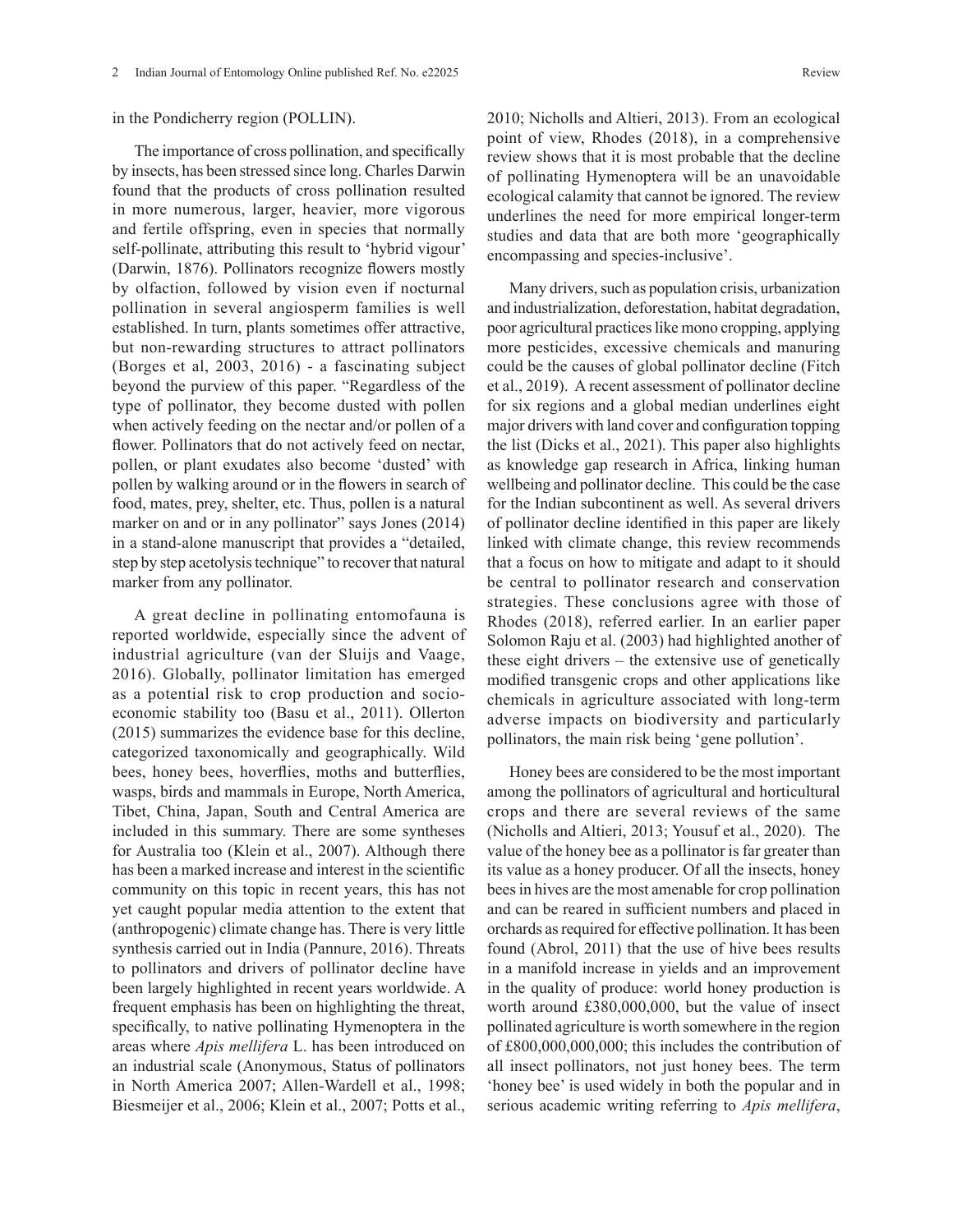the industrially managed and introduced species. The economic activity of producing honey and bottling it for human use occurs nearly all over the world and the fact that beekeeping has been a part of the social and scientific consciousness in Europe for several centuries now (Maeterlink, 1901) implies that *A. mellifera* is the most studied pollinating hymenopteran. In addition to *A. mellifera*, nine other different pollinating hymenopteran species, also popularly referred as 'honey bees' are recognized, all of them native to Asia, eight belonging to the genus *Apis* (Apidae), the ninth being the stingless bee *Tetragonula iridipennis* (Hymenoptera: Apidae) (Guerin, 2020). Three species of *Apis*, *viz*., *A. cerana indica, A. florea* F., and *A. dorsata* F., and *Tetragonula iridipennis* are the native species of honey bees common in southern India (Ramachandran, 1939; Xavier et al., 2014). Honey bee in this review refers to any and/ or all of this larger subset of corbiculate hymenopteran taxa.

Experimentation on introduction of the exotic *Apis mellifera* in several parts of India dates back to the 1880s (Ramachandran, 1939). In the1920s and1930s, large consignments of *A. mellifera* were imported into India, but these first efforts at scientific beekeeping proved unsuccessful. Similarly, the efforts made by private and government agencies in Uttar Pradesh, Punjab, Jammu & Kashmir met the same fate. Later, intensive efforts by the scientists of Punjab Agricultural University (PAU), Ludhiana in 1962 yielded results (Goyal, 1990; Rao and Rao, 1993). In southern India, although *A. mellifera* is still present and continues to be introduced by the government agencies (State Agriculture Departments, National Bank for Agriculture and Rural Development- NABARD), beekeeping with *A. cerana* is more widespread. Beekeeping with the stingless bee *T. iridipennis* is a traditional practice in many parts of Kerala. Wild or feral colonies of all four native species continue to be present in both urban and rural settings and in forests, but as landscapes transform, even these 'generalist' species are losing their habitats rapidly.

It is in a broad global and regional context that this review first briefly addresses the pollinators and their global decline and then turn the focus on honey bees and their role in agroecosystems. It also brings together relevant information from melissopalynology and discuss the gaps and directions of future research on conservation and management of honey bees in tropical peninsular India. The focus of this review is on *A. cerana indica* and *T. iridipennis* because of their current relevance and potential to transform existing agricultural landscapes into agroecosystems incidentally benefitting farmers and maintaining ecological balance. This review also highlights the specificity of southern India and contrasts this region with other places where the introduction of *A. mellifera* has been successful (Koetz, 2013). This review is written within the framework of ongoing studies in the Pondicherry region, that although subject to heavy degradation, shows considerable resilience of the forest patches to anthropogenic pressure (Navya et al., 2017) and hence prompted the ongoing pilot project and a PhD work on pollinators in this landscape and their impact the agrarian system.

## **Bees in agroecosystems**

Pannure (2016) evaluated pollinator decline in India using the TNAU Agritech portal (Tamil Nadu Agricultural University). There is very little integrated information in the public domain on this topic. This portal, with an entire section on "bee flora and pollination of crops" is a ready reckoner that estimates yield increases as high as 112% in *Medicago sativa* (Leguminosae) fields, and 17-19% in *Gossypium* spp. (Malvaceae) due to pollination by bees. The number of colonies/ ha for pollination is given (3 to 9 colonies/ ha) but the portal is ambiguous about the bee species referred to, as common names (Italian bee and the Indian honey bee) or *indica* (*sic*) and *A. mellifera* (*sic*). The total acreage of bee-dependent crops in India is c. 50 m ha, but bee colonies are insufficient with only 1.2 million out of the 150 million required, i.e. <1% of the requirement. This underlines the wide scope for expansion of beekeeping for pollination in India. Table 1 lists 41 crops benefited by bee pollination in India, as inferred by us from selected publications, emphasizing the pollinator(s) observed on these crops and clearly underscoring the importance of *A. cerana* and *T. iridipennis* in pollination services.

Pollinator(s) (\**Apis cerana*; ⁑ *Tetragonula iridipennis*; *•* Honey bees) observed and reported by: Bhalchandra et al. (2014) (a); Singh et al. (2016) (b); Chaudhary (2001) (c); Gowda et al. (2020) (d); TNAU Agri-Tech portal (2021) (e); Slaa et al. (2006) (f); Kumar et al., (2015) (g); Abrol (2012) (h); Dulta and Verma (1987) (i); Mukherjee et al., 2019 (j) and Sundararaju (2011) (k), help illustrate the importance of the focal bee species of this review, in pollinating a wide range of plants.

The agrarian community of India is highly dependent on the production of vegetables such as *Cucumis sativus*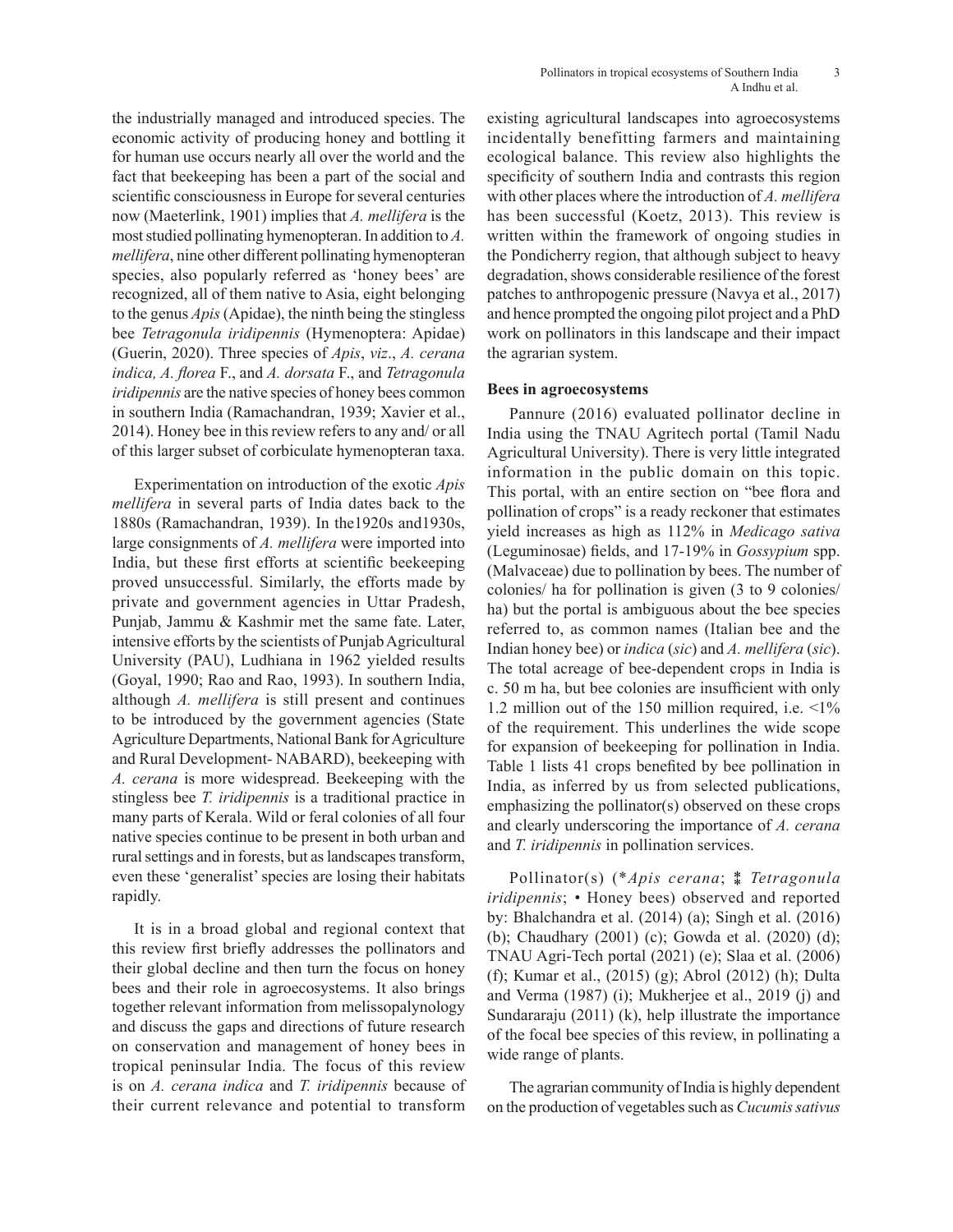| N <sub>o</sub> . | Family             | Botanical name                             | Common name       | Pollinator(s) observed                  |
|------------------|--------------------|--------------------------------------------|-------------------|-----------------------------------------|
|                  | Cereals and pulses |                                            |                   |                                         |
| 1                | Poaceae            | Triticum aestivum L.                       | Wheat             | $(a)*$                                  |
|                  |                    | Oryza sativa L.                            | Rice              | $(b)$ **                                |
| $\sqrt{2}$       | Leguminosae        | Vigna radiata (L.) R. Wilczek              | Mung Bean         | (c)                                     |
| Oil seeds        |                    |                                            |                   |                                         |
| 3                | Asteraceae         | Helianthus annuus L.                       | Sunflower         | $(a)$ <sup>*</sup> , $(f)$ <sup>*</sup> |
| $\overline{4}$   | Pedaliaceae        | Sesamum indicum L.                         | Gingelly          | (b)**; (d) *; (g) •                     |
| 5                | Leguminosae        | Arachis hypogaea L.                        | Groundnut         | (c)                                     |
| Vegetable crops  |                    |                                            |                   |                                         |
| 6                | Amaranthaceae      | Amaranthus sp.                             | Amaranthus        | (d)                                     |
| 7                | Amaryllidaceae     | Allium cepa L.                             | Onion             | $(a)*$                                  |
| 8                | Leguminosae        | Cyamopsis dentata (N.E.Br.) Torre          | Cluster bean      | $(a)*$                                  |
| 9                | Cucurbitaceae      | Cucumis melo L.                            | Muskmelon         | $(a)*$                                  |
|                  |                    | $C.$ sativus $L.$                          | Cucumber          | $(a)*$                                  |
|                  |                    | Cucurbita pepo L.                          | Pumpkin           | $(a)*$                                  |
|                  |                    | Benincasa hispida (Thunb.) Cogn.           | Ash gourd         | $(d)$ $*$                               |
|                  |                    | Sechium edule (Jacq.) Sw.                  | Chayote           | $(j)$ $*$                               |
|                  |                    | Trichosanthes cucumerina L.                | Snake gourd       | $(d)_{*}^{*}$                           |
| 10               | Malvaceae          | Abelmoschus esculentus (L.) Moench         | Okra              | $(b)**; (c)*$                           |
| 11               | Solanaceae         | Solanum melongena L.                       | Brinjal           | $(a)*$                                  |
|                  |                    | Capsicum annuum L.                         | Chilli            | $(b)$ **                                |
|                  |                    | Lycopersicon esculentum Mill.              | Tomato            | $(b)$ **                                |
| 12               | Moringaceae        | Moringa oleifera Lam.                      | Drumstick         | $(a)*$                                  |
| Fruit crops      |                    |                                            |                   |                                         |
| 13               | Anacardiaceae      | Mangifera indica L.                        | Mango             | $(a)*$                                  |
| 14               | Lythraceae         | Punica granatum L.                         | Pomegranate       | $(a)*$                                  |
| 15               | Cucurbitaceae      | Citrullus lanatus (Thunb.) Matsum. & Nakai | Watermelon        | $(a)*$                                  |
| 16               | Rutaceae           | Citrus aurantiifolia (Christm.) Swingle    | lime              | $(a)*$                                  |
|                  |                    | C. aurantium L.                            | Orange            | $(a)*$                                  |
|                  |                    | C. limon (L.) Osbeck                       | Lemon             | $(b)*; (h)*; (e)*; (g)*$                |
| 17               | Musaceae           | Musa sp                                    | Banana            | $(b)**; (d)*$                           |
| 18               | Myrtaceae          | Psidium guajava L.                         | Guava             | $(b)$ **                                |
| 19               | Rosaceae           | Malus pumila Mill.                         | Apple             | (i)                                     |
| 20               | Moraceae           | Artocarpus heterophyllus Lam.              | Jack Fruit        | $(b)$ **                                |
| Flower crops     |                    |                                            |                   |                                         |
| 21               | Rosaceae           | Rosa damascene Herrm.                      | Rose              | $(a)*$                                  |
|                  | Plantation crops   |                                            |                   |                                         |
| 22               | Arecaceae          | Cocos nucifera L.                          | Coconut           | $(b)**; (d)**$                          |
|                  |                    | Borassus flabellifer L.                    | Palmyra palm      | (c)                                     |
| 23               | Rubiaceae          | Coffea benghalensis B. Heyne ex Schult.    | Coffee            | $(b)**; (d)**$                          |
| 24               | Myrtaceae          | Eucalyptus spp.                            | Eucalyptus        | $(c)$ •; $(d)$ ‡                        |
|                  | Medicinal plants   |                                            |                   |                                         |
| 25               | Meliaceae          | Azadirachta indica A.Juss                  | Neem              | (e)•; (d) $*$ ; (k)**•                  |
| 26               | Phyllanthaceae     | Phyllanthus emblica L.                     | Indian Gooseberry | (e)                                     |
| 27               | Rutaceae           | Murraya koenigii (L.) Spreng.              | Curry tree        | (e)                                     |
| 28               | Lamiaceae          | Ocimum tenuiflorum L.                      | Thulsi            | $(e) \cdot (d) *$                       |
| Cash crops       |                    |                                            |                   |                                         |
| 29               | Anacardiaceae      | Anacardium ocidentale L.                   | Cashew nut        | $(b)$ **                                |
| 30               | Malvaceae          | Gossypium hirsutum L.                      | Cotton            | $(d)$ $*$                               |

Table 1. Key crops that benefit from bee pollination

#Note: Scientific names given for plants and insects wherever possible, but where the publications have not provided them, it is preferred to retain their common names.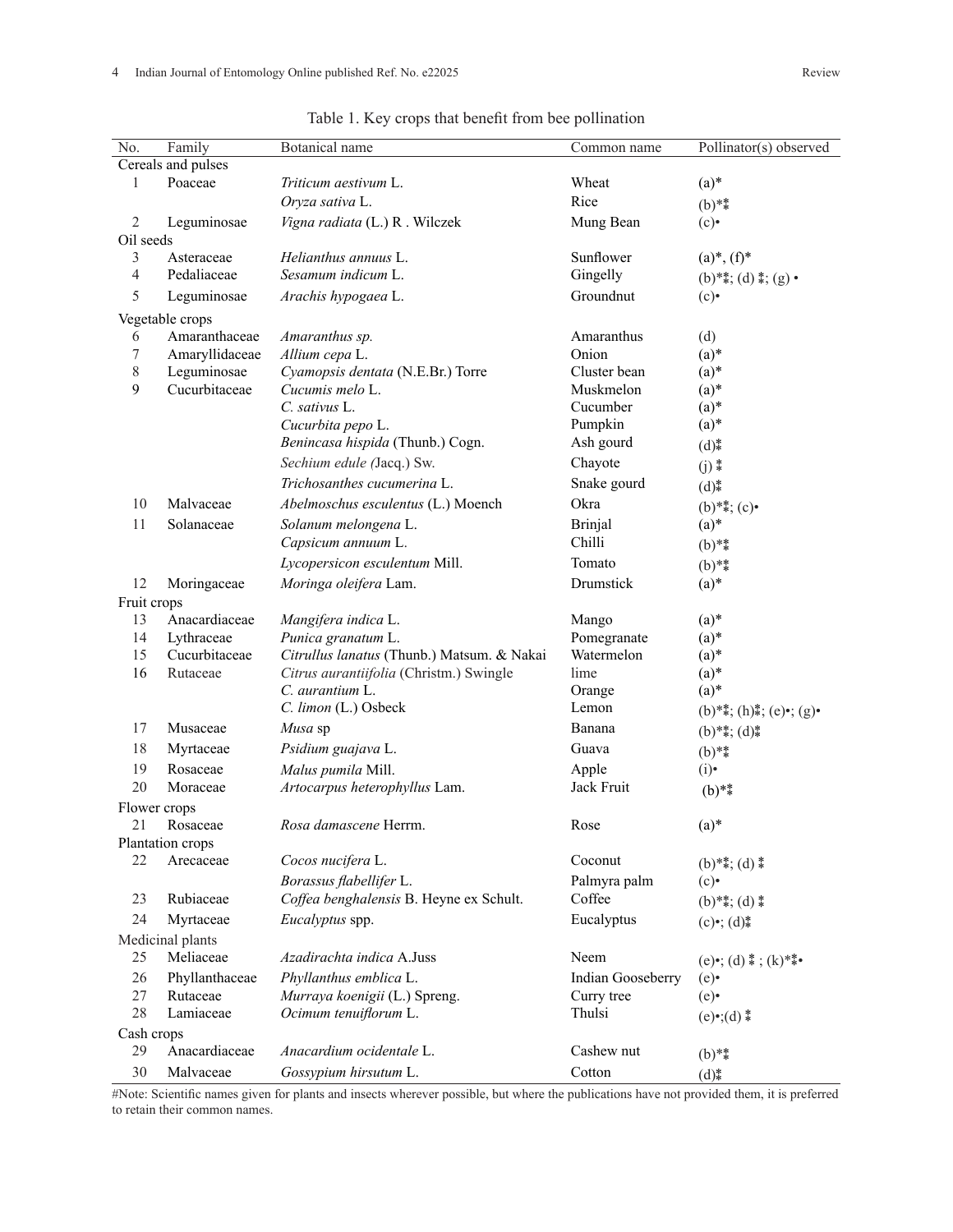(Cucurbitaceae), *Solanum melongena*, *Lycopersicon esculentum*, *Capsicum annuum* (Solanaceae), and *Allium cepa* (Amaryllidaceae) (Table 1). Approximately 70% of the tropical vegetable crop species produced are dependent on the activity of Apidae, which optimize the yield of most of these commodities (Roubik, 1983; Klein et al., 2007). Species of the Apidae are considered the best pollinators due to their speed of work, longer working time, large populations, migratory behaviour and their floral fidelity. Indirect benefits through pollination of certain crops such as coffee with Apidae population have increased the fruit set up to 83% (Deodikar and Suryanarayana, 1973). Among the other native Apidae, the major forage plants of *A. florea* in many parts of tropical peninsular India (Sambasiva Rao et al., 2015; Vidhya et al., 2019) were trees such as *Pongamia* (Leguminosae)*, Azadirachta indica, Citrus* sp., and *Albizia* sp. (Leguminosae). *Anacardium occidentale* was visited for nectar collection alone (Sundararaju, 2011) by all three native *Apis* spp. (*A. florea*, *A. cerana indica* and *A. dorsata*) while the stingless bee (*T. iridipennis*) collected both nectar and pollen grains. In addition to the focal bee species (Table 1), Sundararaju (2011) found that four other bee species from coastal Tamil Nadu: *Ceratina* (*Pithitis*) *binghami* (Hymenoptera: Apidae), *C. smaragdula* (Hymenoptera: Apidae), *Braunsapis* sp (Hymenoptera: Apidae) and *Pseudapis oxybeloides* (Hymenoptera: Halictidae), also visited the flowers of this important cash crop (cashew) and were found carrying pollen grains on their legs and body hairs.

*Apis cerana* are desirable pollinators for a range of crops and specifically crops such as *Sesamum indicum*  (Pedaliacae) and *Helianthus annuus* (Asteraceae). Managed populations of *A. cerana* maintained in hives start foraging early in the morning until late in the evening for long time durations proving their efficiency in pollination. *Apis cerana* are more effective in pollination only when the colony occurs close to a crop field. They spend more time foraging, with high flight time, to the floral source (Abrol, 2012). Numerous agricultural and medicinal plants are visited by *T. iridipennis* (Roopa et al., 2017), which is also an established pollinator of vegetable crops such as *Sechium edule* (Cucurbitaceae) and is considered a critical pollinator, influencing positively the fruit-toflower ratio (Mukherjee et al., 2019) (Table 1). While conventionally the Apidae are always correlated with pollination services, a study in New Jersey, USA found that native bees alone provide sufficient pollination at > 90% of farms, since the total pollen deposit in flowers

was strongly, significantly correlated with native bee visits and not with the introduced *Apis mellifera* visits (Winfree et al., 2007). At the time of this study, honey bees were undergoing extensive die-offs because of 'colony collapse disorder' (Stokstad, 2007 a, b) and in New Jersey native bees had the potential to buffer the drop in agricultural productivity.

In contrast, in a region such as India with a native population of diverse Apidae, in Aurangabad district, where *A. mellifera* is an introduced species, only a few *A. cerana* were observed, while *A. florea* and *A. dorsata* were more abundant (Waykar and Baviskar, 2015). Given the close proximity in size of *A. cerana* and *A. mellifera*, it seems that the former faces the brunt of competition from the introduction of the latter. Interactions between the Apidae and flowering plants are excellent examples to understand co-evolution and mutualism. There is a need to understand bee -plant relationships to study food preferences of the Apidae and pollination (Shubharani et al., 2013). Bees are also site-specific and repeat their foraging paths (Janzen, 1971) because of which pollination by Apidae were considered to be the most important component of increasing the crop yields in agriculture.

## *Apis cerana*

Smith and Hagen (1996) studied the distribution of the cavity-nesting *A. cerana* that extends from Iran to China and from Japan to southern Indonesia. In this extensive distribution, *A. cerana* occupies a wide range of habitats, such as rock crevices, tree hollows, gulleys. It has also been introduced into Australia, although not to the same extent as *A. mellifera* has been, where it is considered alien and invasive (Clarke et al., 2021). Unravelling the genetic diversity of *A. cerana*, an indigenous strain, is essential since it would unveil some useful elements on breeding strategies to honey bee farmers. Molecular genoming of colonies of *A. cerana* from 10 localities of Nilgiri Biosphere reserve revealed the taxonomy of two subspecies of *A. cerana: A. cerana cerana* (the black strain) and *A. cerana indica* (the yellow strain). The results suggested that mobile beekeeping has resulted in genetic recombination of different strains of the same species (Chalapathy et al., 2014).

Among the Asian honey bee taxa, *A. cerana* is a medium-sized honey bee (11.46 $\pm$  0.091 to 12.74 $\pm$  0.070 mm (Baskaran and Thiyagesan, 2013), smaller than the giant Asian honey bees *A. dorsata* and the Himalayan honey bee *A. laboriosa* Smith (Hymenoptera: Apidae)),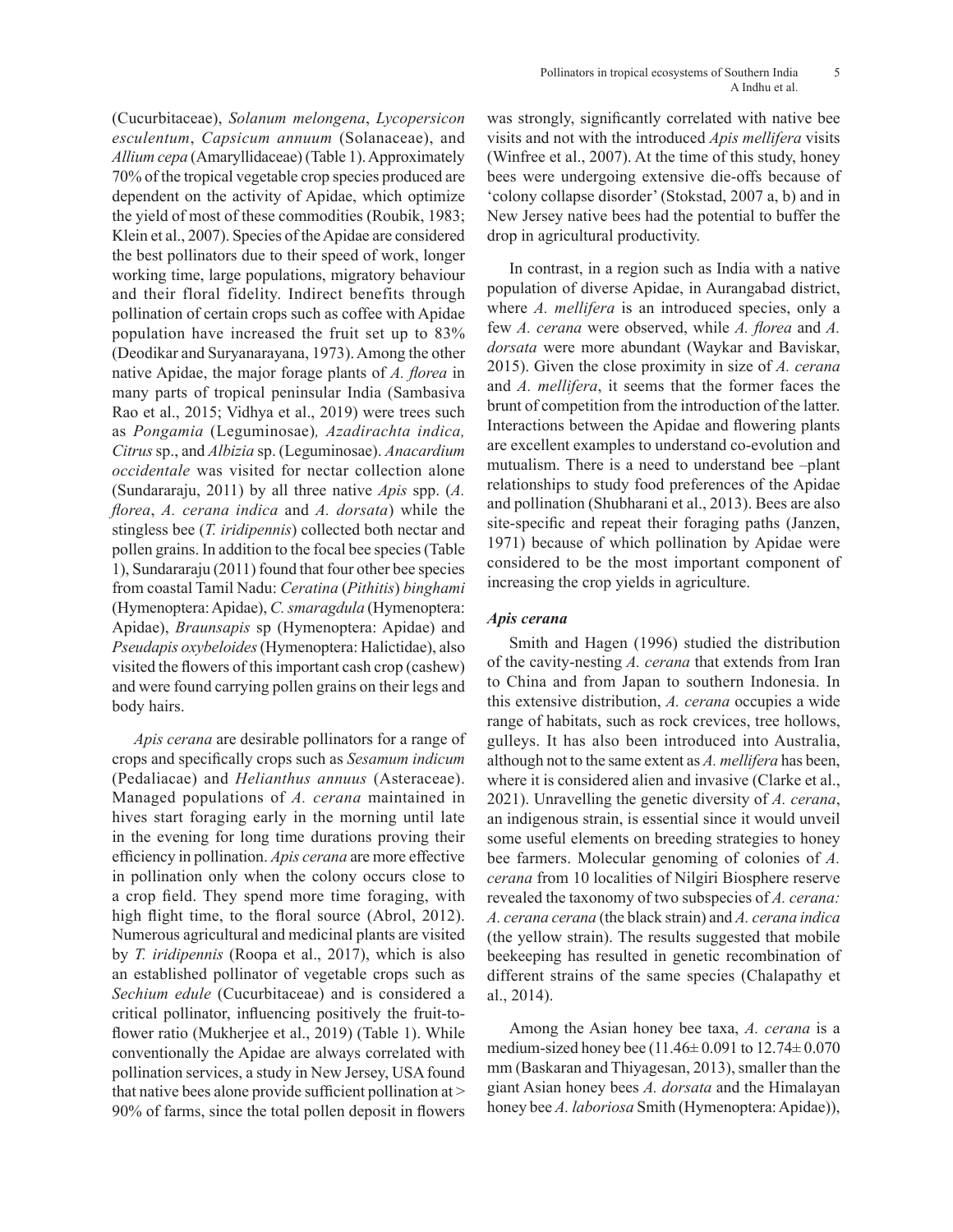larger than the dwarf Asian honey bees (*A. florea*). *Apis cerana indica* is the only *Apis* that has been domesticated in India (Ramachandran, 1939). In China and India, while almost all *A. mellifera* are managed and all *A. dorsata* run wild, it is difficult to distinguish between wild and managed *A. cerana* with any degree of certainty (Senapathi et al., 2021). Both *A. cerana*  and *A. mellifera* look similar to an unaided eye*.* But, *A. cerana* is striped in the abdomen with evenly spaced black bands spreading left to right on the abdomen. However, colouration is highly variable in nature, and the most reliable morphological characteristic that distinguishes *A. cerana* is the extension of the radial vein on the hind wing, which is prominently absent in *A. mellifera* (Ruttner, 1988). Both *A. cerana* and *A. mellifera* have pollen baskets on their hindlegs which allow the bees to transport pollen from flower to the hive which is composed of honey combs for storing nectar and pollen.

Foraging range of *A. cerana* varies in different locations, but generally it will occur within a maximum of 1500-2000 m (Dhaliwali and Sharma, 1974). It has a very wide range pollination of crop plants (Table 1), likely due to its long glossa which allows access to a wide range of plants (Deodikar, 1960). On a single foraging trip, *A. cerana* tend to collect either pollen or nectar (not both); on any given day, during daylight hours, they tend to forage on the same species (Corlett, 2011). Foraging time often depends on weather parameters, available floral resources and competition with other honey bee species. Some studies suggest that the introduction of honey bees (*Apis* spp.) may also have negative impacts, such as competition with the native pollinators for available floral resources, competition for nesting sites, co-introduction of nesting enemies, especially pathogens that infect the native organisms, disruption of pollination services of native plants and pollinating exotic weeds. Thus the ecological impacts of cavity occupancy by introduced honey bees (*Apis* spp.) gone feral is a subject that needs a complete review by itself (Goulson, 2003; Saunders et al., 2021).

#### *Tetragonula iridipennis*

Stingless bees (Apidae: Meliponinae) consist of two genera- *Melipona* and *Trigona*. Meliponinae includes eight genera, having 15 subgenera and 500 species (Grüter, 2020; Slaa et al., 2006), and *Melipona*  includes 40 species, all of which remain restricted to the Neotropics (Camargo et al., 1988), amongst which *Melipona iridipennis* Smith is the most common species found in India. This species was subsequently

renamed, initially as *Trigona iridipennis* and finally *Tetragonula iridipennis*. It was first described from Ceylon (presently Sri Lanka) by Smith (1954). Later, the same species was reported from India (Sakagami, 1978; Swaminathan, 2000; Danaraddi et al., 2009). These bees are commonly known as dammar bees in India (Rasmussen, 2013). Apart from *T. iridipennis*, seven other stingless bee species were also reported from India with their abundance in southern part of India (Rasmussen, 2013). This species is characterized by wings with brilliant iridescence (Swaminathan, 2000). Its body length is 3.5-4.0 mm, with stingers much reduced. This stingless, small honey bee species uses its mandibles as the organ of defence to protect their nests from the intruders.

*Tetragonula iridipennis* has the ability to visit a wide range of flowers and plant species, especially of the understorey herbs (Table 1). It uses a field-based communication mechanism to a specific food location. Field-based communication mechanisms include scent trailing, food-site marking, and potentially aerial odour trails (Grüter, 2020). The members live in permanent eusocial colonies usually of thousands of female workers, a reproductive queen, and male drones. The nesting sites of this bee are tree trunks and wall cavities (Danaraddi et al., 2009). Majority of the nests occur in cavities of live trees (Roubik, 1983). The combs of *T. iridipennis* are made of a dark 'cerumen', a mixture of wax and resin which is the material used to build brood, honey and pollen pots. They are efficient pollinators because of their small size and their ability to forage the flowers of different sizes and shapes as listed in Table 1. Earlier studies on stingless bees were conducted on biology, nesting behaviour, morphometric characters, foraging behaviour and melissopalynology (Batista et al., 2003; Roubik, 2006). Vijayakumar and Jeyaraj (2016) have studied its distribution in southern India. However exclusive studies on species diversity of *Tetragonula* in different parts of India are lacking.

### **Melissopalynology**

Studies conducted in Melissopalynology in India have generally been focused on *A. cerana* (Fatima and Ramanujam, 1989; Garg and Nair, 1993; Jhansi et al., 1994; Chakraborti and Bhattacharya, 2015) although there has been considerable interest in *T. iridipennis*  too recently (Ponnuchamy, 2014; Vijayakumar and Jeyaraaj, 2016; Bisui et al., 2019). Pollen data, be it from honey or from bee-loads is quantifiable and such an approach can contribute better to understanding the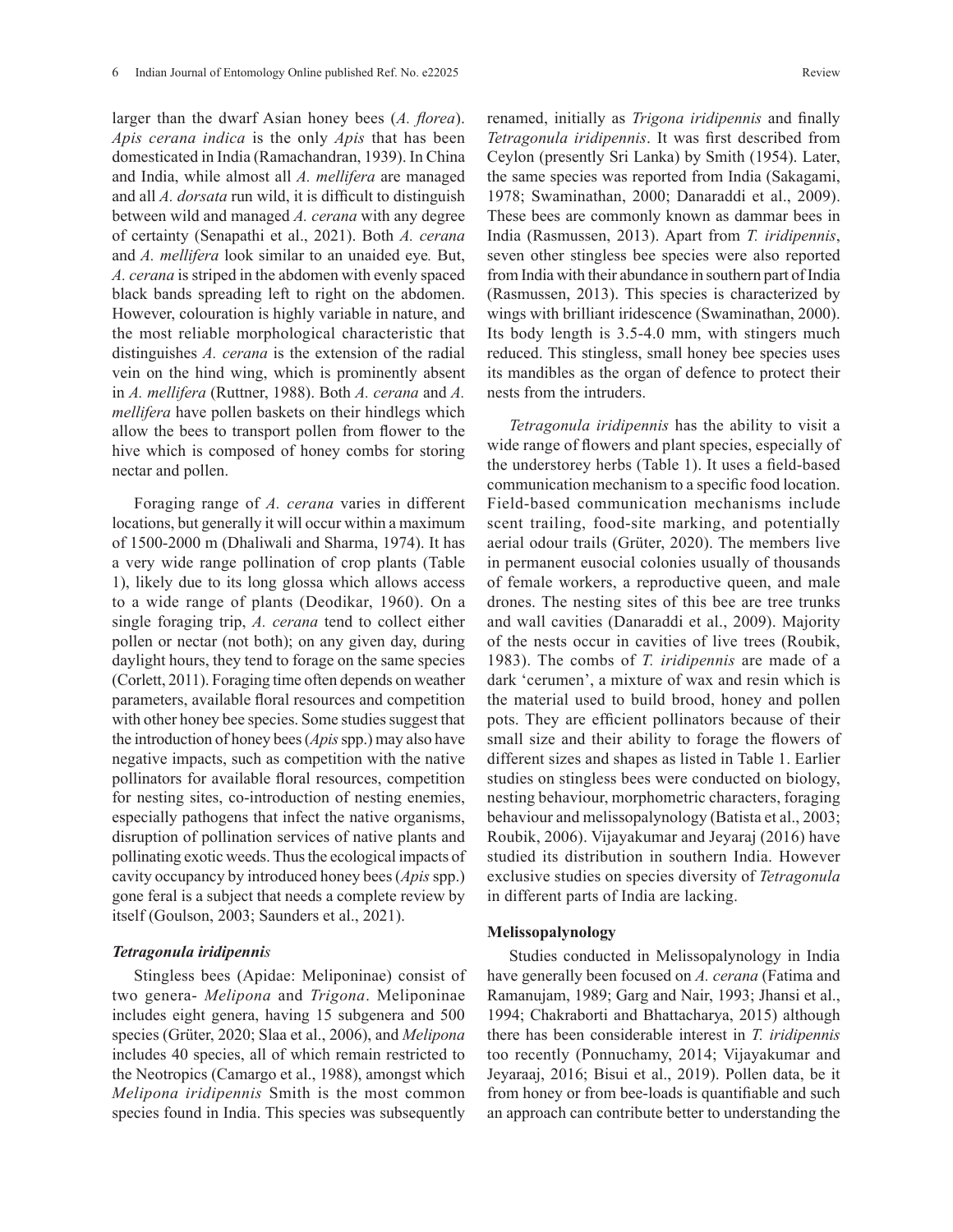Pollen from honey samples collected by *A. cerana*  from some districts of Andhra Pradesh in the southern part of India, showed that the honeys originate from two discrete floristic regimes: deciduous forests (Visakhapatnam and East Godavari) and agricultural tracts (Guntur) (Jhansi et al., 1994). The East Godavari district honey was unifloral and the remaining samples were multifloral which in turn shows that *A. cerana* adapts to different floral regimes. Similar studies were carried out in Dharmapuri, Tamil Nadu (Agashe and Mary Scinthia, 1995) and in Hyderabad, Telangana (Fatima and Ramanujam, 1989). Another study in the Pondicherry region focussing on understanding the foraging behavior of *A. cerana* using classical melissopalynology (pollen from honey) over a threeyear period used a statistical approach to show that pollen spectra were equally comparable between locations and also between months and years. This study demonstrated the complexity of ecological/ environmental phenomena involved in the process of foraging by bees in a heterogeneous and complex landscape (Ponnuchamy et al., 2014). Foraging preferences of *A. cerana* in Madurai district, Tamil Nadu during summer in relation to seasonal and diurnal variations and flower availability revealed that specific groups of worker bees responded differently to the weather parameters. Among all the factors examined, wind velocity bore a negative impact on the foraging activity of bees (Hemalatha et al., 2018)

In Bankura District of West Bengal, *T. iridipennis*  foraged on diverse angiosperm flora supporting the broad polylectic foraging of the bee species, and most of the visited plants were trees with flowers coloured yellow, white, and cream; these bees were considered small-sized by Layek and Karmakar (2018). Pollen loads of *T. iridipennis* revealed that the bee preferred trees with small sized flowers as a source of pollen and also that pollen diversity was higher in rural areas in comparison with urban areas (Bisui et al., 2019). Pollen loads from *T. iridipennis* hives nesting in wall crevices (Hyderabad) revealed that a major part of the pollen came from *Prosopis juliflora* followed by *Peltophorum pterocarpum* (Leguminosae) and *Cocos nucifer*a (Ramanujam et al., 1993).

#### **CONCLUSIONS**

Most studies present in a thorough manner visual observations of pollinators (bees) on plants but rarely combine them with quantifying the resources gathered from the plants, especially pollen. This combined approach is especially important to understand the honey bees from the purview of the pollination service they provide. Pollen collection by *T. iridipennis* can also be considered antagonistic for the plant and partly beneficial for both the bee and the plant, especially on plants which produce flowers with small amount of pollen as most of the pollen meant for pollination is removed (Sambasiva Rao et al., 2015). Plants can mitigate the fitness costs associated with consumption of their pollen by honey bees, by optimizing pollen release rates. Especially in buzz-pollinated plants, bees apply vibrations to remove pollen from anthers with small pores. These poricidal anthers potentially function as mechanism staggering pollen release (Kemp and Vallejo-Martin, 2021). Wild bees such as the carpenter bee (*Xylocopa* spp (Hymenoptera: Apidae)), blue banded bees (*Amegilla cingulata* (Hymenoptera: Apidae)) and other solitary bees also play a major role in pollination of tropical dry forests. Carpenter bees are more effective pollinators in crops like Solanaceae (tomatoes (*Solanum lycopersicum)* and brinjal (*Solanum melongena*)), that require buzz pollination as do Legumes (eg., *Cassia*). Usually, carpenter bees nest in tunnels bored into wood or hollow stems (bamboo) (Kevan et al., 1990). We found *T. iridipennis* nesting on *Mangifera indica* (Anacardiaceae) and *Ficus benghalensis* (Moraceae) trees in and around Pondicherry. They also inhabit the urban or built environment using niches like doors, windows, walls of the old buildings and also electric switch boxes.

A study on *Abelmoschus esculentus* (Malvaceae) crop ecosystem was conducted in Bangalore (Nandhini et al., 2018). Due to golden yellow flowers and nectaries, this plant is freely visited by honey bees, bumble bees, ants, butterflies and other insects during flowering period. The study revealed that *Apis* spp were the most dominant flower visitors (41.75%) followed by *Lasius niger* (Hymenoptera: Formicidae) (34.23%) and *Solenopsis invicta* (Hymenoptera: Formicidae) (24.02%). This is in agreement with the preliminary pollinator surveys conducted by us in the Pondicherry region on *Abelmoschus esculentus* crop ecosystem. The decline in wild bee faunal diversity has been strongly correlated to decline in wild flowers (Biesmeijer et al., 2006). When a patch of naturally occurring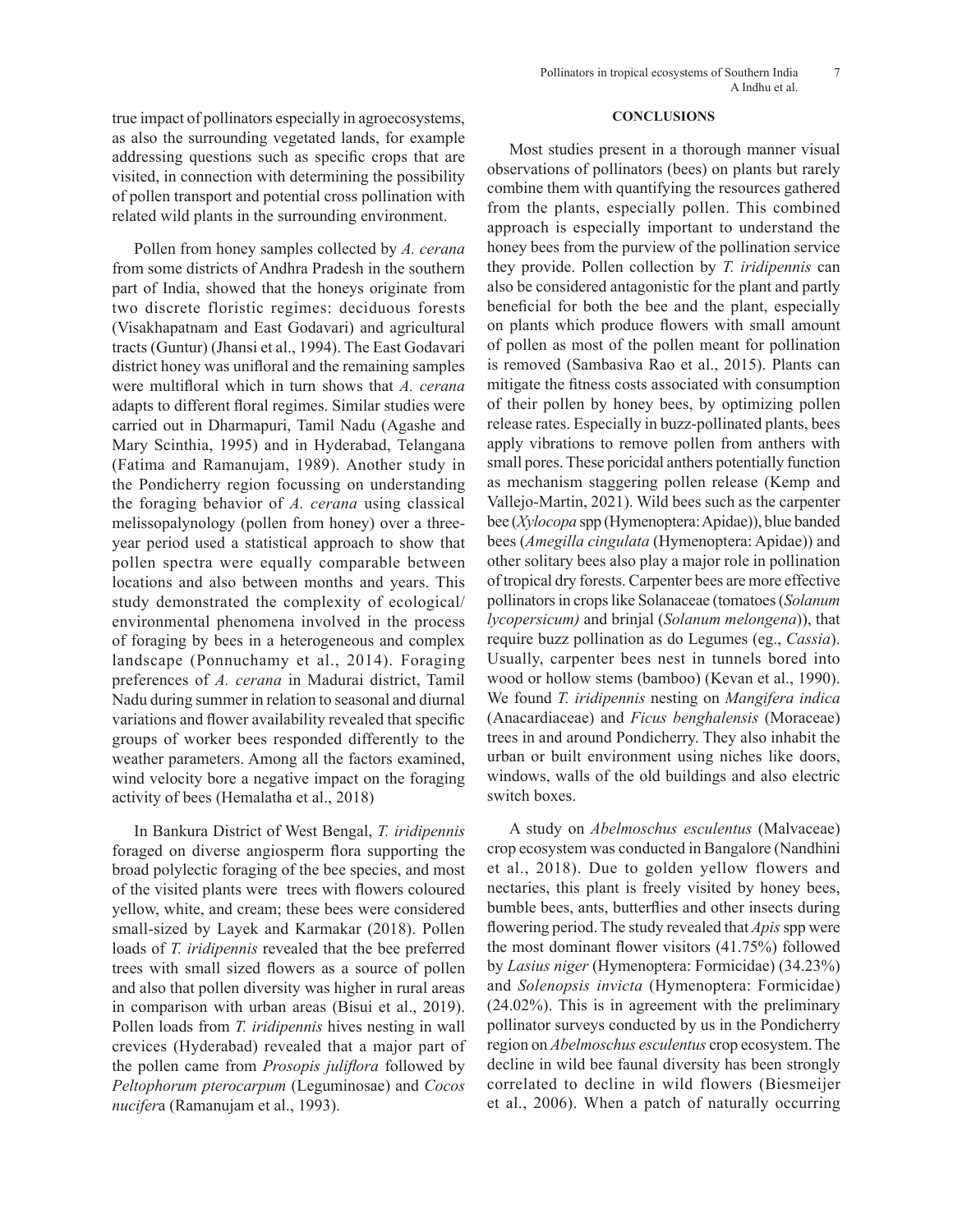weeds within a managed farmland was removed, simultaneously that created a decrease in yield in the main crop sown within the same cropping season. Conversely, an increase in non-crop flowering species improves pollinator diversity. Field margins or bunds sown with a range of different annual and perennial flowering species result in variable improvements in the diversity and abundance of bees and other pollinators, depending on plant composition, seasonal flowering patterns and bee forage preferences (Carvell et al., 2007). There is also a long-standing theory that coflowering plants may facilitate pollination rather than competing for it (Sletvold et al., 2016).

In the tropical peninsular Indian scenario, many of the under-utilized common, mostly herbaceous, weedy plants that are edible, pan-tropical and flowering almost throughout the year, are important for both the pollinators to thrive and for the farmers in the agroecosystem (Sengupta, 2015). The persistence dynamics of most weed species in arable land are largely driven by insect pollination; the frequency of flower visited by insects is a good parameter for classifying a weed's pollination strategy (Loose et al., 2005; Lunau et al., 2006; Mahale, 2019). Pollinator declines can result in loss of pollination services which have important negative ecological and economic impacts that could significantly affect the maintenance of wild plant diversity, wider ecosystem stability, crop production, food security (Abrol, 2011). Annual mass flowering crops temporarily change the floral resource availability which in turn modifies the pollinator preferences and their stability in weed pollinator networks. (Schleuning et al., 2012; Mahale, 2019). Thomas et al. (2009) in the Nilgiri Biosphere Reserve, studied the diversity of social bees at 15 sites along with floristic analyses of local vegetation at each site. A Bee Importance Index (BII) was developed to obtain a measure of the bee diversity at each site. Seventy three plant species were identified as social bee plants and of them 45% were visited by one species of bee (*Apis cerana*), 37% by two bee species (*Apis cerana, Trigona* sp.) and 18% by more than two bee species (*Apis cerana, A. florea, A. dorsata, Trigona* sp.) indicating a certain degree of floral specialization among bees. Much value can be added to such studies by linking them with the analyses of the key resource gathered from the plants, pollen.

Along similar lines, Melissopalynology studies are found in various geographies of India and in different part of the world, but their main focus has been on characterizing the geographic origins as also some physiochemical parameters of honey, all targeting the honey market (Chakraborti and Bhattacharya, 2015). However, as a robust, quantifiable tool, palynology can be used much more effectively in understanding honey bee-plant relationship and can help demonstrate the complexity of ecological and environmental phenomena involved in the process of foraging by bees in heterogeneous and complex landscapes (Ponnuchamy et al., 2014). Given the direction of landcover and land use changes the world over, there is scope for further research from this angle too. Such a synthetic approach has been attempted in our ongoing studies, mentioned at the end of the Introduction. We analyse pollen loads as well as honeycombs: a) corbicular loads and comb samples from the hived bee *A. cerana* and b) pollen collection from the pollen pots in the *T. iridipennis* hives. Plant flowering phenology and plant-pollinator surveys are conducted in parallel to pollen analyses. In the laboratory, the bee pollen loads were examined directly under the microscope and after chemical processing using acetolysis (Jones, 2014).

A comparison of observations from the ongoing studies and some published literature provided a set of 34 pollen/ plant taxa that are important for bee forage, especially the focal species of the review (Table 2). In the Pondicherry region nearly 22 have been stable for well over a decade and regionally, some taxa, over three decades (Ponnuchamy et al., 2014). Taxa such as *Antigonon leptopus* (Polygonaceae) and *Evolvulus alsinoides* (Convolvulaceae)*,* though frequent in the field observations were not widely reported as bee or pollinator friendly; the former is an important nectar source and the latter preferred for the nutritive value of its pollen like other herbaceous plant species like *Euphorbia cyathophora* (Euphorbiaceae) and *Mimosa pudica* (Leguminosae) (Table 2). Our list consists of a mix of the native TDEF vegetation and local crops and plantations. One extra regional study at sub temperate Bhimtal in Himachal highlighted common floral resources such as Asteraceae, Lamiaceae and Poaceae. We earlier listed from the literature 41 key crops in India that depend on the bees for pollination services (Table 1). These results, particularly the overlap in the bee visited flora and the crops, further validate the win-win situation for agroecosystems that choose to diversify the available floral resources for the focal bee species of this review (*A. cerana* and *T. iridipennis).* 

Observations of the authors on the field of *T. iridipennis* and *A. cerana* visiting plants such as *Cocos nucifera, Sesamum indicum, Talinum portulacifolium*  (Talinaceae) were validated by the analyses of the pollen loads they carried. From the diversity of sites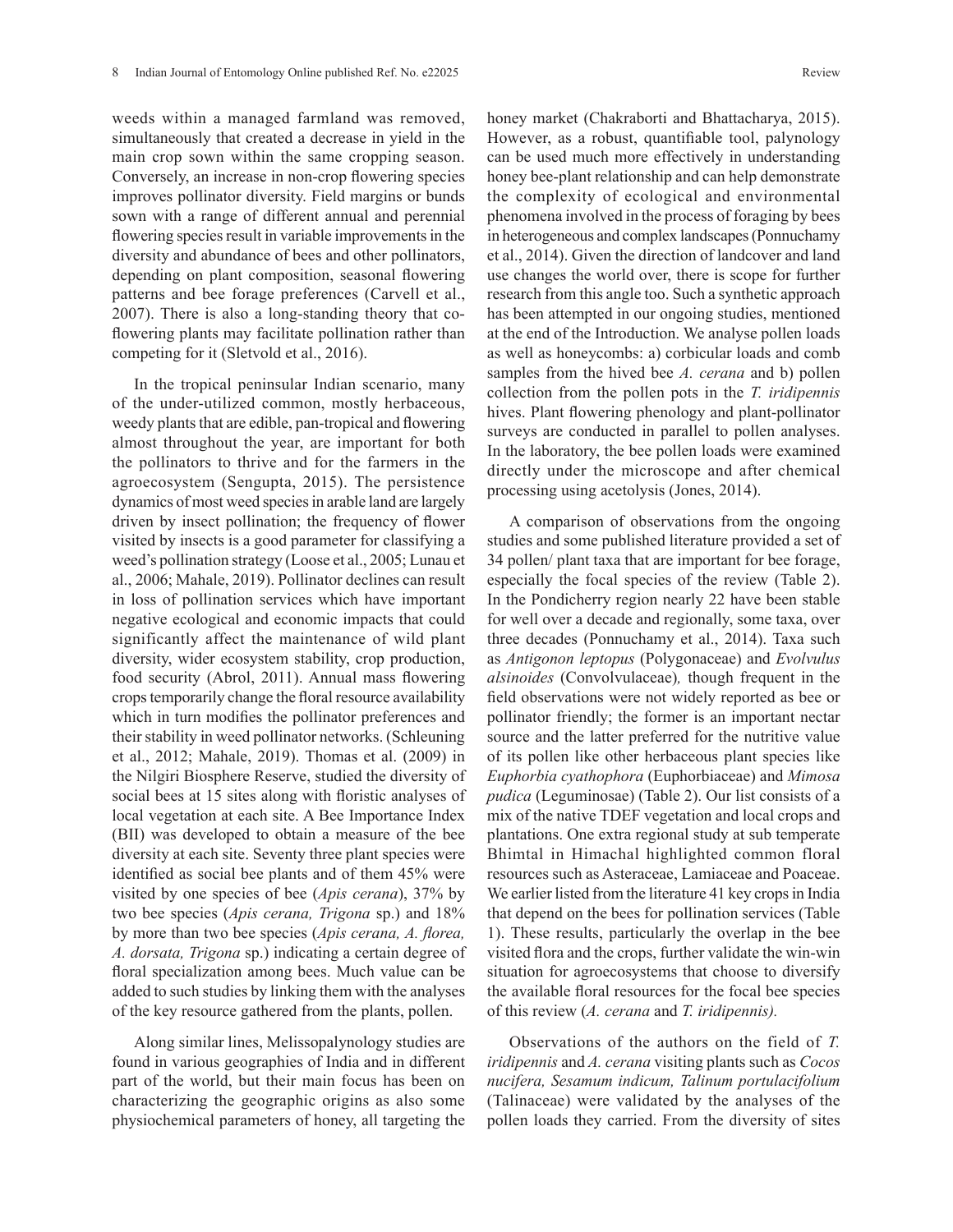| No.              | Plant species/ pollen taxa            | Where and when observed in the literature |                             |
|------------------|---------------------------------------|-------------------------------------------|-----------------------------|
|                  |                                       | Place                                     | Year(s) of observation      |
| $\overline{1}$   | Lannea coromandelica (Houtt.) Merr.*  | Pondicherry                               | 2007-2009                   |
| $\sqrt{2}$       | Phoenix*                              | Pondicherry                               | 2007-2009                   |
| $\overline{3}$   | Casuarina**                           | Pondicherry                               | 2007-2009                   |
| $\overline{4}$   | Commelina*                            | Pondicherry                               | 2007-2009                   |
| 5                | Fluggea leucopyrus Willd.*            | Pondicherry                               | 2007-2009                   |
| 6                | Leucaena leucocephala (Lam.) de Wit.* | Pondicherry                               | 2007-2009                   |
| $\boldsymbol{7}$ | Peltophorum pterocarpum DC.Backer ex  | Pondicherry                               | 2007-2009                   |
|                  | K. Heyne.**                           |                                           |                             |
| $8\,$            | Liliaceae*                            | Pondicherry                               | 2007-2009                   |
| 9                | Boerhavia*                            | Pondicherry                               | 2007-2009                   |
| 10               | Sesamum indicum L.**                  | Pondicherry                               | 2007-2009                   |
| 11               | Ixora *                               | Pondicherry                               | 2007-2009                   |
| 12               | Dodonaea viscosa (L.) Jacq.*          | Pondicherry                               | 2007-2009                   |
| 13               | Tribulus terrestris L.*               | Pondicherry                               | 2007-2009                   |
| 14               | Borassus flabellifer L.*              | Pondicherrry, Andhra Pradesh              | 2007-2009, 1982             |
| 15               | Phyllanthus*                          | Pondicherry, Andhra Pradesh               | 2007-2009, 1982             |
| 16               | Cocos nucifera L.**                   | Pondicherrry, Karnataka, Andhra           | 2007-2009, 2010-2012, 1982  |
|                  |                                       | Pradesh                                   |                             |
| 17               | Syzygium cumini (L.) Skeels**         | Pondicherrry, Karnataka, Andhra           | 2007-2009, 2010-2012, 1982  |
|                  |                                       | Pradesh                                   |                             |
| 18               | Mimosa pudica L.*                     | Pondicherry, Karnataka                    | 2007-2009, 2010-2012        |
| 19               | Eucalyptus**                          | Pondicherry, Karnataka                    | 2007-2009, 2010-2012        |
| 20               | Asteraceae***                         | Pondicherry, Bhimtal, Karnataka,          | 2007-2009, 1994, 2010-2012, |
|                  |                                       | Madurai                                   | 2016-2017                   |
| 21               | Lamiaceae***                          | Pondicherry, Bhimtal, Karnataka,          | 2007-2009, 1994, 2010-2012, |
|                  |                                       | Madurai                                   | 2016-2017                   |
| 22               | Poaceae***                            | Pondicherry, Bhimtal                      | 2007-2009, 1994             |
| 23               | Psidium guajava L.**                  | Karnataka                                 | 2010-2012                   |
| 24               | Euphorbia*                            | Karnataka, Madurai                        | 2010-2012, 2016-2017        |
| 25               | Coffea**                              | Karnataka, Pondicherry                    | 2010-2012                   |
| 26               | Canthium coromandelicum (Burm.f.)     | Pondicherry                               | 2003-2006                   |
|                  | Alston*                               |                                           |                             |
| 27               | Memecylon umbellatum Burm.f.*         | Pondicherry                               | 2003-2007                   |
| 28               | Solanum melongena L.**                | Coimbatore                                | 2011-2013                   |
| 29               | Solanum lycopersicum L.**             | Coimbatore                                | 2011-2013                   |
| 30               | Capsicum annuum L.**                  | Coimbatore                                | 2011-2013                   |
| 31               | Abelmoschus esculentus (L.) Moench**  | Coimbatore                                | 2011-2013                   |
| 32               | Momordica charantia L.**              | Coimbatore                                | 2011-2013                   |
| 33               | Trichosanthes cucumerina L.**         | Coimbatore                                | 2011-2013                   |
| 34               | Anacardium occidentale L.**           | Karnataka                                 | 2003-2008                   |

Table 2. Flora visited by the focal bee species- field and microscopic observations, ongoing study around Pondicherry and also those reported elsewhere

TDEF vegetation (\*); local crops and plantations (\*\*); extra regional commonalities (\*\*\*); the 22 taxa in grey remain stable well over a decade in Pondicherry; the duration of observations varies between 1-5 years with most of them 2-3 years only highlighting the lack of long-term observations.

Out of 34 taxa observed in the ongoing studies the first 22 had been reported by Ponnuchamy et al (2014) from the same study area; 14-17 were recorded elsewhere earlier by Jhansi et al (1994); 16-21 & 23-25 by Subharani et al. (2013); 20-22 also by Garg (1996); 20-21 also by Hemalatha (2018) who recorded 24 as well. Nayak and Davidar (2010) report 26-27, two species that are characteristic of the Coromandel Coast while Davidar et al. (2010) report 28 to 33 from Coimbatore and Sundararaju (2011) 34 from Karnataka; 25 was reported in a review work by Deodikar and Suryanarayanan (1973)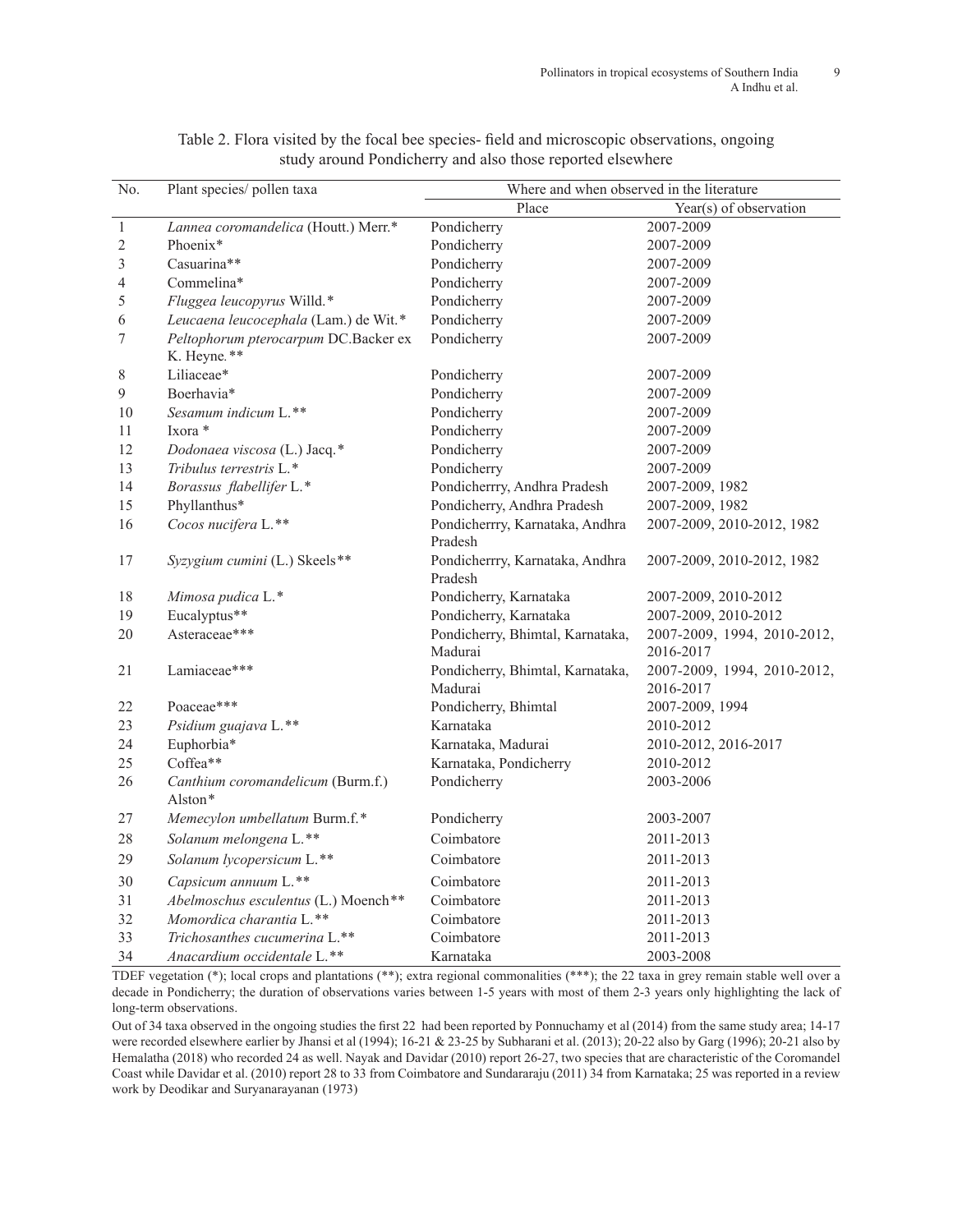in and around Pondicherry, it is clear that several bees are generalist visitors to a range of available plants, though some loyalties to the plants that flower regularly throughout the year or mast flower seasonally are observed. *Cocos nucifera* is a steady source that flowers every month regularly and is available all through the year to the bees (Jay, 1974) and this is in agreement with our findings in the ongoing studies; in contrast, the focal bee species also utilize resources like *Syzygium cumini* (Myrtaceae) and *Peltophorum pterocarpum*, which mast flower (Table 2). At one of the study sites around Pondicherry, a farmer shared his observations of a marked decrease in fruit drop in his coconut trees within a few months of introducing both *A. cerana* and *T. iridipennis.* In the same site, where abundant pollinators' populations were observed, we found that hedges and fences were planted with crop species like *Sesamum indicum* and weed plants like *Spermacoce hispida* (Rubiaceae), *Sida acuta* (Malvaceae), *Croton bonplandianus*(Euphorbiaceae) and *Tribulus terrestris* (Zygophyllaceae) were commonly reported.

Weeds have considerable value in supporting the lives of flower visiting insects, especially pollinators though it has been considered by some that weeds are predominantly self-pollinating (Sutherland et al., 2004). It has been observed in our study areas that many weeds including the ones cited in Sengupta (2015), that occur in the vicinity of the crop lands and forested vegetation, do attract pollinators; these include common weedy plants such as *Tridax procumbens*  (Asteraceae)*, Asystasia gangetica* (Acanthaceae)*, Tribulus terrestris* visited by many insect pollinators including the focal bees species of this review (Table 2). Therefore, it would be worthwhile to identify such plants in the surroundings of the landscapes to "trap" the pollinators inside in order to effectively reap the pollination services rendered by them. In urban settlements, road side plants, often considered weeds, attract pollinators like honey bees. Road side ornamental plants like *Turnera subulata* (Turneraceae), *Tecoma stans* (Bignoniaceae), that are preferred by *A. cerana* and *T. iridipennis* can be planted and managed to enhance the populations of these bees.

In India, managed *Apis cerana* is a better pollinator than *A. mellifera* because of its longer foraging period (Sihag and Mishra, 1995). In Himachal Pradesh, Gupta et al., (1984) observed in *Plectranthus rugosus*  (Lamiaceae) flowers that *A. cerana* foraged longer hours, starting early in the morning, than *A. mellifera,*  though the latter was more efficient in gathering nectar. But it was found out in Fuzhou, China (Zhang et al., 2019) that *A. cerana* workers make more foraging trips, live longer and consume less sugar, partly due to smaller size, suggesting that *A. cerana* performs better than *A. mellifera* at the community level. This work also indicated that *A. cerana* is better adapted to scattered nectar sources than *A. mellifera*, which will starve at the same location. A study conducted in West Bengal (Bhattacharya et al., 2017) inferred that the ageold tradition of associating bees with honey and *Apis*  seems to have strongly influenced the bee knowledge of the farming families whose knowledge on the other native bee species was limited. In India, the knowledge of the right pollinators for most crops is not available. Little is known about the status of bee pollinators in the wild and their population dynamics, life history, habitat requirements, pollinator interactions with other elements of crop and crop associated biodiversity, the ecology of pollinators, or the ultimate consequences of their decline (Pannure, 2016).

The notion of scientific beekeeping in India goes back to at least the beginning of the  $20<sup>th</sup>$  century (Ramachandran, 1939) and there has been a fascination with the idea that this can serve the farmers as an alternate source of easy income as honey is an important commercial product. However, since the floral sources in tropical peninsular India are generally available round the year, unlike in Europe, there is no necessity for the bees to store excess quantities of honey in their hives, and moreover, *A. cerana* doesn't store as much honey as does *A. mellifera* (Abrol, 2012). Our results highlight the role of the focal (native) honey bees (*A. cerana* and *T. iridipennis*) in pollination and suggest beekeeping with these species; the protection of their floral sources will sustain them in the ecosystem and consequently serve the agroecosystem. To accommodate the various pollinators, weeds, wild herbaceous plants, shrubs and trees, must be available which will allow the wild and managed pollinators to thrive well and adapt. This review senses a tangible gap in reports and long-term studies of many native pollinators and in particular the two hived Asiatic honey bees in South India. This review would like to put on record a pressing requirement for long-term observations comprising visual observations with quantifiable pollen and vegetation data to arrive at meaningful plant-pollinator networks.

### **ACKNOWLEDGEMENTS**

The authors developed an interest and acquired insights on a holistic approach to pollinators such as honey bees, thanks to the long-term interactions with especially Lipi Das, Project Ecolake at Merveille,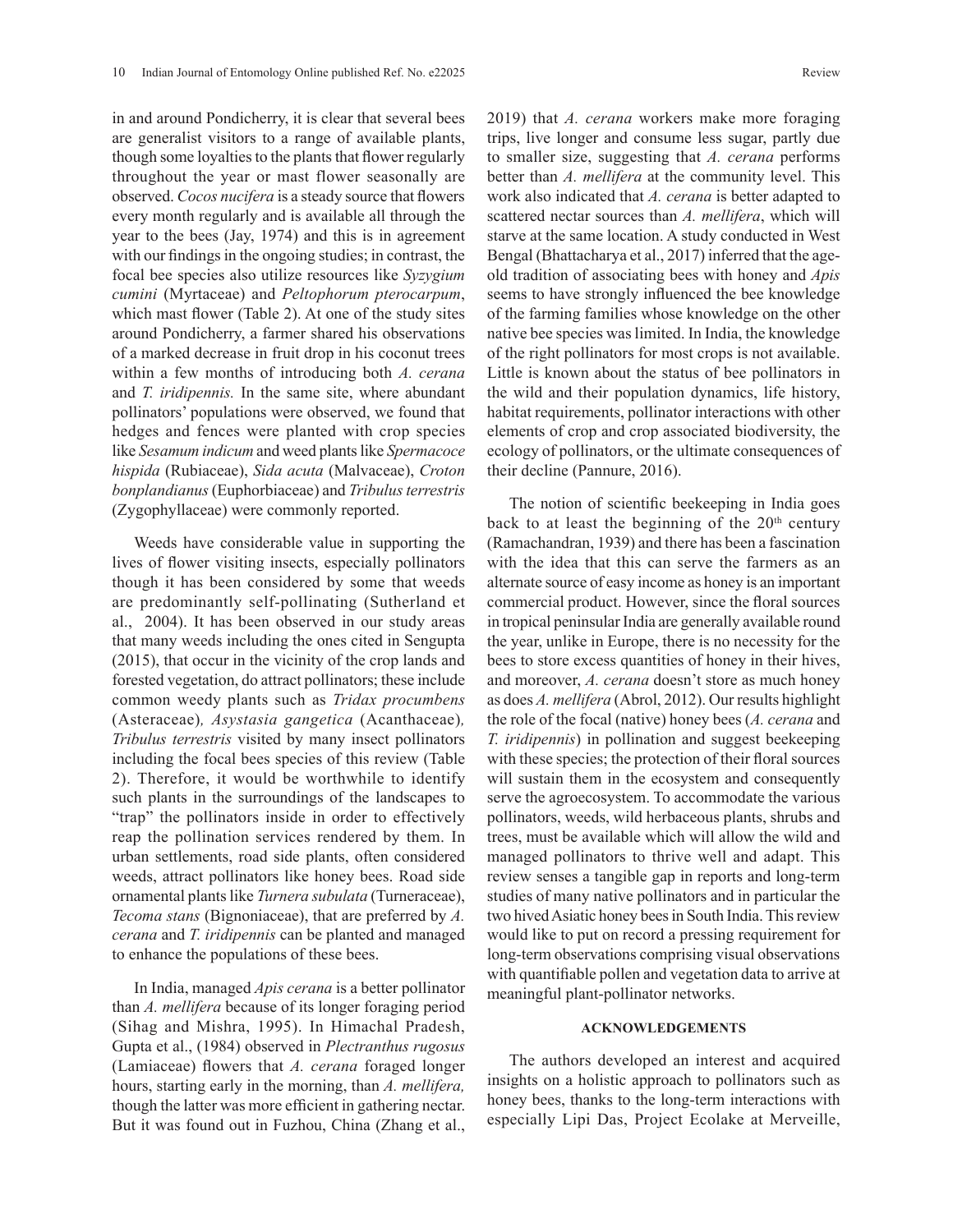Sri Aurobindo International Centre of Education, Pondicherry (SAICE). At the IFP, the local food system platform created by Helene Guetat provided many opportunities for interdisciplinary interactions that culminated in the pilot project POLLIN. The practical experience that G Selvakumar, beekeeper from Panruti, Tamil Nadu generously shared with us, greatly helped. The authors remain grateful to all the farm and garden owners and staff in and around Pondicherry where studies are ongoing in the purview of POLLIN. Constructive exchanges on pollinators with all the team members of POLLIN, particularly Amuthavalluvan Varadharajan, Frederic Landy (IFP), and Adam J Vanbergen, INRAE, Dijon Cedex (France) and others such as Deepika Kundaji and Nina Sengupta (Auroville) and transdisciplinary discussants such as Ammel Sharon; from the IFP: Doris Barboni and Gayathri Rajendiran are gratefully acknowledged. The authors are grateful to the two anonymous reviewers for constructive comments on an earlier version of the paper.

#### **REFERENCES**

- Abrol D P. 2011. Foraging. pp 257-292. Hepburn H, Radloff S (eds.) Honey bees of Asia. Springer, Berlin, Heidelberg. https://doi. org/10.1007/978-3-642-16422-4\_12. 668 pp.
- Abrol D P. 2012. Pollination Biology, Springer, Dordrecht. https://doi. org/10.1007/978-94-007-1942-2\_15. 792 pp.
- Agashe S N, Mary Scinthia J D. 1995. Pollen spectrum of pollen loads collected from Thally Block, Dharampuri district, Tamilnadu. Journal of Palynology 31: 207-212.
- Allen-Wardell G, Bernhardt P, Bitner R, Burquez A, Buchmann S, Cane J, ... Walker S. 1998. The potential consequences of pollinator declines on the conservation of biodiversity and stability of food crop yields. Conservation Biology 8-17.
- Anonymous. 2020. Available from: https://theindianblog.in/top-10-statesindia/top-10-vegetable-producing-states-in-india/ (date of access: 23 September 2021).
- Baskaran M, Thiyagesan K. 2013. Biometric studies of the Indian honey bee Apis cerana indica (Fabr.) in the Nagapattinam District, Tamil Nadu, Southern India.Journal of Apicultural Research 52(2): 15-23.
- Basu P, Bhattacharya R, Ianetta P. 2011. A decline in pollinator dependent vegetable crop productivity in India indicates pollination limitation and consequent agro-economic crises. Nature Precedings 1-1.
- Batista M A, Ramalho M, Soares A E. 2003. Nesting sites and abundance of Meliponini (Hymenoptera: Apidae) in heterogeneous habitats of the Atlantic Rain Forest, Bahia, Brazil. Lundiana: International Journal of Biodiversity 4(1): 19-23.
- Bhalchandra W, Baviskar R K, Nikam T B. 2014. Diversity of nectariferous and polleniferous bee flora at Anjaneri and Dugarwadi hills of Western Ghats of Nasik district (MS) India. Journal of Entomology and Zoology Studies 2(4): 244-249.
- Bhattacharyya M, Acharya S K, Chakraborty S K. 2017. Pollinators unknown: People's perception of native bees in an agrarian district of West Bengal, India, and its implication in conservation. Tropical Conservation Science10: 1-14.
- Biesmeijer J C, Roberts S P, Reemer M, Ohlemüller R, Edwards M, Peeters T, Kunin W E. 2006. Parallel declines in pollinators and insect-pollinated plants in Britain and the Netherlands. Science 313: 351-354.
- Bisui S, Layek U, Karmakar P. 2019. Comparing the pollen forage pattern of stingless bee (*Trigona iridipennis* Smith) between rural and semi-urban areas of West Bengal, India.Journal of Asia-Pacific Entomology 22(3): 714-722.
- Borges R M, Gowda V, Zacharias M. 2003. Butterfly pollination and high-contrast visual signals in a low-density distylous plant. Oecologia 136(4): 571-573.
- Borges R M, Somanathan H, Kelber A. 2016. Patterns and processes in nocturnal and crepuscular pollination services. The Quarterly review of biology 91(4): 389-418.
- Camargo J M F, Moure J S, Roubik D W. 1988. *Melipona yucatanica* new species (Hymenoptera: Apidae; Meliponinae); stingless bee dispersal across the Caribbean arc and Post-Eocene vicariance, Pan-Pacific Entomologist. 64: 147-157.
- Carvell C, Meek W R, Pywell R F, Goulson, D, Nowakowski M. 2007. Comparing the efficacy of agri-environment schemes to enhance bumble bee abundance and diversity on arable field margins. Journal of Applied Ecology 44(1): 29-40.
- Chakraborti T, Bhattacharya K. 2015. Melissopalynological studies in India: A review. Annals of plant sciences 4(11):1217-1222.
- Chalapathy C V, Puttaraju H P, Sivaram V. 2014. A pilot study on genetic diversity in Indian honey bees-Apiscerana of Karnataka populations. Journal of Entomology and Zoology Studies 2(3): 7-13.
- Chaudhary O P. 2001. Bee forage and floral calendar of India. pp 61- 65.Recent advances in Apiculture.Yadav P R (ed.), CCS Haryana Agricultural University, Hisar.
- Clarke D A, Palmer D J, McGrannachan C, Burgess T I, Chown S L, Clarke R H, Kumschick S, Lach L, Liebhold A M, Roy H E, Saunders M E, Yeates D K, Zalucki M P, McGeoch M A. 2021. Options for reducing uncertainty in impact classification for alien species. Ecosphere 12(4): e03461.
- Corlett R T. 2011. Honey bees in Natural Ecosystems. pp. 215-226. Hepburn H R, Radloff S E (eds.). Honey bees of Asia, Springer, Berlin, Heidelberg, Germany. 669 pp.
- Danaraddi C S, Shashidhar V, Basavanagoud K, Bhat A R S. 2009. Nesting habits and nest structure of stingless bee, *Trigona iridipennis* Smith at Dharwad, Karnataka. Karnataka Journal of Agricultural Sciences 22(2): 310-313.
- Darwin C. 1876.The Effects of Cross and Self Fertilisation in the Vegetable Kingdom. John Murray, Albemarle Street. 621 pp.
- Deodikar G B, Suryanarayana M C. 1973. Bees enhance crop yields. Indian Farming 23: 31-36.
- Deodikar G B. 1960. Some indications on the phylogenetic interrelations among bees. Bee Genetic Information Bulletin: 15-16.
- Dhaliwali H S, Sharma P L. 1974. Foraging range of the Indian honey bee. Journal of Apicultural Research 13(2): 137-141.
- Dicks LV, Breeze T D, Ngo H T, Senapathi D, An J, Aizen M A, Basu P, Buchori D, Galetto L, Garibaldi L A, Gemmill-Herren B….Vanbergen A J, Potts S G. 2021. A global-scale expert assessment of drivers and risks associated with pollinator decline. Nature Ecology & Evolution. https://doi.org/10.1038/s41559-021- 01534-9 (date of access: 23 September 2021).
- Dulta P C, Verma L R. 1987. Role of insect pollinators on yield and quality of apple fruit.Indian journal of Horticulture 44(3, 4): 274-279.
- Fatima K, Ramanujam C G K. 1989. Pollen analysis of two multifloral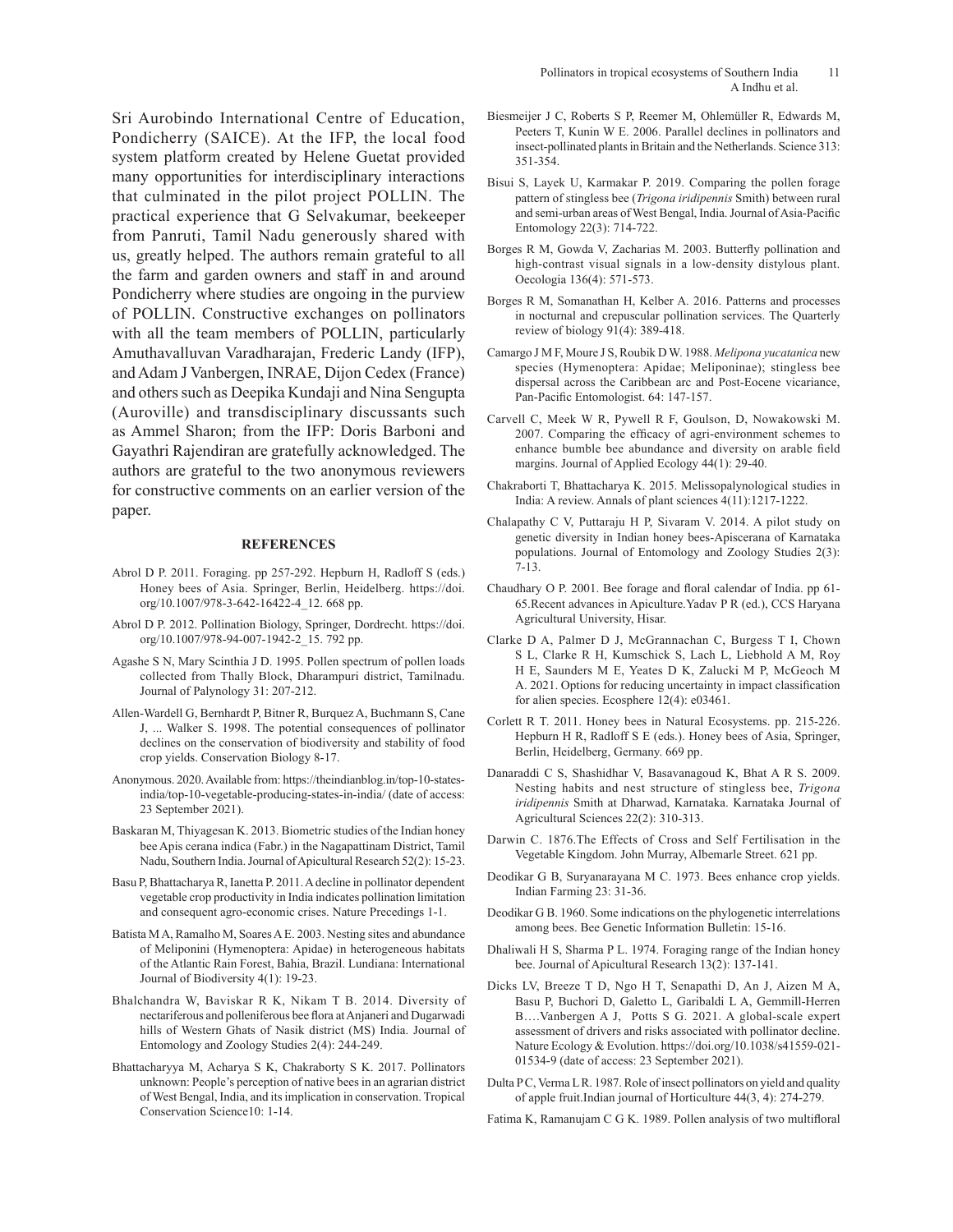- Fitch G, Wilson C J, Glaum P, Vaidya C, Simao M C, Jamieson M A. 2019. Does urbanization favour exotic bee species? Implications for the conservation of native bees in cities. Biology letters 15(12): 20190574.
- Garg A, Nair P. 1993. Honey bee pollen loads as a bio-indicator of bee pasturage in Bhimtal area of Western Himalayas, India. Journal of Palynology 29: 89-107.
- Garg A. 1996. Palynocontents of bee-collected pollen loads of autumn season in Bhimal, India. Taiwania 41(3): 197-207.
- Grüter C. 2020. Stingless Bees, Their Behaviour, Ecology and Evolution. Cham, Switzerland: Springer International Publishing. 394 pp.
- Goulson D. 2003. Effects of introduced bees on native ecosystems.Annual Review of Ecology, Evolution and Systematics 34(1): 1-26.
- Gowda G, Eswarappa G, Vazhacharickal P J. 2020. Bio-ecology of Stingless bees, *Trigona iridipennis* Smith. (Hymenoptera: Apidae) in GKVK campus: an overview. 161 pp.
- Goyal N P. 1990. Introduction of *Apis mellifera* in India: background and present status. Indian Bee Journal 52(1-4): 57-59.
- Guerin E. 2020. Native Honey Bees of Southeast Asia and Conservation Challenges. Available from: https://th.boell.org/en/2020/02/13/ native-honey-bees-southeast-asia-and-conservation-challenges (date of access: 23 September 2021).
- Gupta J K, Mishra R C, Kumar J. 1984. *Plectranthus* as forage for *Apis cerana indica* F. and *Apis mellifera* L. Apidologie 15(1): 75-82.
- Hallmann C A, Sorg M, Jongejans E, Siepel H, Hofland N, Schwan H, Stenmans W., Müller A, Sumser H, Hörren T, Goulson D. 2017. More than 75 percent decline over 27 years in total flying insect biomass in protected areas. PloS one 12(10): p.e0185809.
- Hemalatha D, Jayaraj J, Murugan M, Balamohan T N, Senthil N, Chinniah C, Suresh K. 2018. Floral diversity for foraging of the Asiatic honey bee, *Apis cerana indica* (Hymenoptera: Apidae) in Madurai District of Tamil Nadu, India. International journal of current microbiology and applied sciences. 7(10): 3452-3456.
- Janzen D H. 1971. Euglossine bees as long-distance pollinators of tropical plants. Science171: 203-205.
- Jay S C. 1974. Seasonal development of honey bee colonies started from package bees. Journal of Apicultural Research 13(2): 149-152.
- Jhansi P, Kalpana T P, Ramanujam C G K. 1994. Pollen analysis of some Apis cerana Fab. Honeys from Andhra Pradesh, India. Apidologie 25: 289-296.
- Jones G D. 2014. Pollen analyses for pollination research, Acetolysis. Journal of Pollination Ecology13 (21): 203-217.
- Kemp J E, Vallejo Marín M. 2021. Pollen dispensing schedules in buzz pollinated plants: experimental comparison of species with contrasting floral morphologies. American Journal of Botany 108(6): 993-1005.
- Kevan P G, Clark E A, Thomas V G. 1990. Insect pollinators and sustainable agriculture.American Journal of Alternative Agriculture 5(1): 13-22.
- Klein A M, Vaissiere B E, Cane J H, Steffan-Dewenter I, Cunningham S A, KremenC, Tscharntke T. 2007. Importance of pollinators in changing landscapes for world crops. Proceedings of the Royal Society, B: Biological Sciences 274(1608): 303-313.
- Koetz A H. 2013. Ecology, behaviour and control of Apis cerana with a focus on relevance to the Australian incursion. Insects 4(4): 558-592.
- Kumar H, Srinivas Reddy K M, Shishira D, Eswarappa G. 2020. Role of *Apis cerana* Fabricius in sunflower pollination. Journal of Entomology and Zoology Studies 8(5): 648-654.
- Layek U, Karmakar P. 2018. Nesting characteristics, floral resources, and foraging activity of *Trigona iridipennis* Smith in Bankura district of West Bengal, India. Insectes sociaux 65**:** 117–132.
- Loose J L, Drummond F A, Stubbs C, Woods S, Hoffman S. 2005. Conservation and management of native bees in cranberry. The University of Maine, Orono 27 pp.
- Lunau K, Fieselmann G, Heuschen B, van de Loo A. 2006. Visual targeting of components of floral colour patterns in flower-naive bumblebees (*Bombus terrestris*; Apidae). Naturwissenschaften 93(7): 325-328.
- Mahale M B. 2019. Potential of weeds/wild plants as bee flora with relation to agriculture and forestry. International Journal of Research and Analytical Reviews 6(2): 665-670.
- Maeterlinck M. 1901. The life of the bee. Translated by Alfred Sutro Dodd, Mead and Company New York 427 pp.
- Mukherjee R, Deb R, Devy S M. 2019. Diversity matters: Effects of density compensation in pollination service during rainfall shift. Ecology and evolution, 9(17): 9701-9711.
- Nandhini E, Padmini K, Venugopalan R, Anjanappa M, Lingaiah H B. 2018. Flower-visiting insect pollinators of okra [*Abelmoschus esculentus* (L.) Moench] in Bengaluru region. Journal of Pharmacognosy and Phytochemistry 7(2): 1406-1408.
- Navya R, Krishnakumar C, Balachandran N, Aravajy S, Anupama K. 2017. Resilience of the tropical dry evergreen forest in the humanimpacted region of Coromandel Coast, India. Journal of Economic and Taxonomic Botany 41 (1-2): 31-46.
- Nicholls C I, Altieri M A. 2013. Plant biodiversity enhances bees and other insect pollinators in agroecosystems. A review. Agronomy for sustainable development*.* 33: 257–274. https://doi.org/10.1007/ s13593-012-0092-y (date of access: 01 February 2022).
- Ollerton J. 2015. How good is the evidence base for pollinator declines ? A Comment on the recent Ghazoul and Goulson science correspondence:
- https://jeffollerton.co.uk/2015/06/03/how-good-is-the-evidence-basefor-pollinator-declines-a-comment-on-the-recent-ghazoul-andgoulson-science-correspondence/ (date of access: 10 January 2022).
- Pannure A. 2016. Bee pollinators decline: Perspectives from India. International Research Journal of Natural and Applied Sciences 3(5): 2349-4077.
- Ponnuchamy R, Bonhomme V, Prasad S, Das L, Patel P, Gaucherel C, Pragasam A, Anupama K. 2014. Honey pollen: using melissopalynology to understand foraging preferences of bees in tropical South India. PLoS One 9(7): e101618.
- Ponnuchamy R. 2014. Melissopalynological and Floristic studies to Understand feeding preferences of two native Honey bees in a restored landscape near Puducherry, South India. PhD thesis (unpublished), Pondicherry University.
- Potts S G, Biesmeijer J C, Kremen C, Neumann P, Schweiger O, Kunin, W E. 2010. Global pollinator declines: trends, impacts and drivers. Trends in Ecology & Evolution 25(6): 345-353.
- Ramachandran S. 1939. Beekeeping in South India (Revised 3rd Edition). Department of Agriculture, Madras, Bulletin 37 83 pp +28 Plates.
- Ramanujam C G K, Fatima K, Kalpana T P. 1993. Nectar and pollen sources for dammer bee (*Trigona iridipennis* Smith) in Hyderabad (India). Indian Bee Journal 55(1/2): 25-28.
- Rao G M, Rao K S. 1993. Introduction of *Apis mellifera* in India. Khadi Gramodyog. 34 (11&12): 815-19.